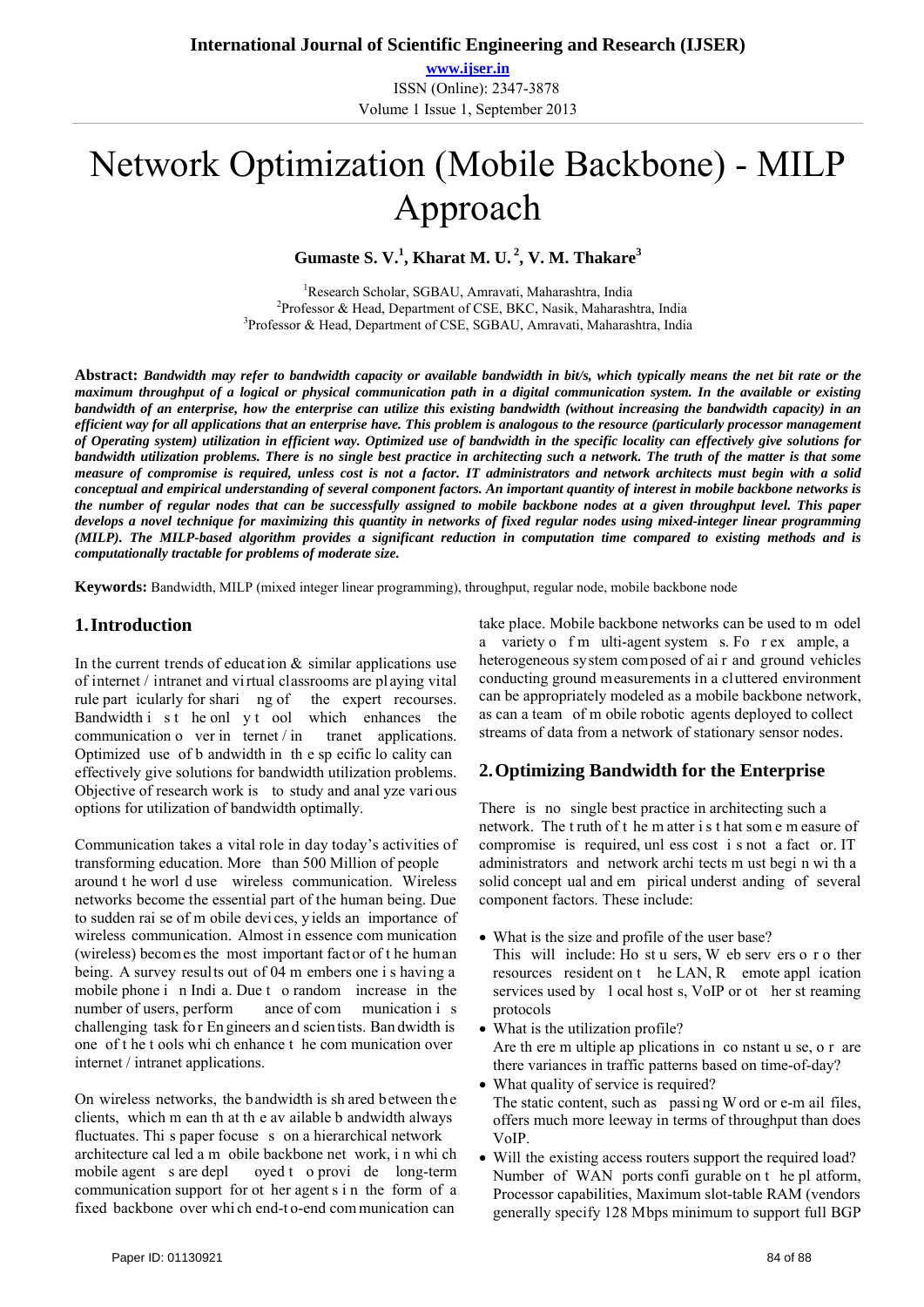# **International Journal of Scientific Engineering and Research (IJSER) www.ijser.in** ISSN (Online): 2347-3878

Volume 1 Issue 1, September 2013

route announcem ents), Pl atform vendor's proprietary protocols.

In computer net working and com puter sci ence, di gital bandwidth, net work bandwi dth or just bandwi dth is a measure expressed in bit/s o r m ultiples o f it (k bit/s, Mbit/s).Bandwidth may refer to cap acity o r p hysical communication path in a digital communication system. The reason for this usage is that according to Hartley' s law, the maximum dat a rat e of a phy sical com munication link is proportional to i ts bandwi dth i n hert z, whi ch i s som etimes called "anal og bandwi dth" i n computer networking literature. Bandwidth may also refer to consumed bandwidth (bandwidth consum ption), correspondi ng t o achi eved throughput, i.e. average data rate of successful data transfer through a communication path. This meaning is for example used in expressi ons such as bandwi dth t ests, bandwi dth shaping, b andwidth m anagement, bandwidth throttling, bandwidth cap, bandwi dth al location (for exam ple bandwidth al location prot ocol and dynamic bandwidth allocation), etc. An ex planation to th is u sage is th at d igital bandwidth of a bi t st ream i s proportional to the average consumed si gnal bandwi dth in Hertz (the average spectral bandwidth of t he analog signal representing the bit stream) during a studied time interval.

Digital bandwidth m ay also refer to av erage b it-rate after multimedia data compression (source coding), defined as the total am ount of dat a di vided by the playback time. Some authors prefer l ess am biguous t erms such as gross bit rate, net bit rate, channel capaci ty and t hroughput, t o avoi d confusion between digital bandwidth in bits per second and analog bandwidth in hertz.

The task of supporting integr ated m ulti-rate m ultimedia traffic i n a bandwi dth poor wi reless envi ronment poses a unique and chal lenging problem for network managers. On wireless networks, th e b andwidth is sh ared b etween th e clients, which m ean th at th e av ailable b andwidth always fluctuates. Ad aptive m ultimedia co ntents are required because of this fluctuation in order to optim ize the wireless available bandwi dth. In our l ast paper [1] , we descri bed installation of proxy serv er o ptimizes 3 0-40% o f u tilized bandwidth hence it reduces the traffic to some extent.

### **Internet Connection Bandwidths**

Below is a table showi ng t he m aximum bandwi dth of different connection types to the internet [2]

| to the internet       |                   |
|-----------------------|-------------------|
| Connection types      | Maximum bandwidth |
| Modem / Dialup        | 56 Kbit/s         |
| T1 1.544              | Mbit/s            |
| Ethernet 10           | Mbit/s            |
| Wireless 802.11b      | 11 Mbit/s         |
| T <sub>3</sub> 43.232 | Mbit/s            |
| Wireless-G $802.11g$  | 54 Mbit/s         |
| <b>Fast Ethernet</b>  | 100 Mbit/s        |
| OC3 155               | Mbit/s            |
| Wireless-N 802.11n    | 300 Mbit/s        |
| OC12 622              | Mbit/s            |
| Gigabit Ethernet      | 1000 Mbit/s       |
| OC48 2.5              | Gbit/s            |
| OC192 9.6             | Gbit/s            |
| 10 Gigabit Ethernet   | $10$ Gbit/s       |

# **Table 1:** Maximum bandwidth of different connection types

## **3.Problem Statement**

In this paper, we present sophisticated communication model similar t o t hat descri bed by Sri nivas and M odiano [3]. Assumption m ade: Throughput (dat a rat e) t hat can be achieved between a regul ar node and a m obile backbone node is a monotonically non-increasing function of bot h the distance between the t wo nodes and t he num ber of ot her regular nodes t hat are al so com municating wi th t hat particular m obile backbone node and t hus causing interference. While our results are val id for any throughput function t hat i s m onotonically non-i ncreasing i n bot h distance an d clu ster size, it is useful to gain intuition by considering a part icular exam ple. One such exam ple is the throughput function resulting from the use of a Slotted Aloha com munication prot ocol i n whi ch al l regular nodes are equally l ikely t o t ransmit. In t his, t he t hroughput  $\tau$ between regular node *i* and mobile backbone node *j* is given by,

$$
\tau(A_f, d_{i,f}) = \frac{1}{|a_j|} \left( 1 - \frac{1}{|a_j|} \right)^{\left( |a_j| - 1 \right)} \left( \frac{1}{a_{i,f}} \right) \tag{1}
$$

Where  $\mathbf{A}_i$  is the number of regular nodes assigned to mobile backbone node  $j$ ,  $d_{ij}$  is the distance between regular node *i* and mobile backbone node  $j$ , and  $\alpha$  is the path loss exponent. As noted in Ref. [3], one can use the fact that ,

$$
(1-\frac{1}{e})^{(p-1)} \approx \frac{1}{e}
$$

to obt ain a si mpler expressi on for t he Sl otted Al oha throughput funct ion (for  $c > 0$ ). Hence t he throughput in simplified form is given by,

$$
\tau(A_j, a_{i,j}) \approx \frac{1}{s|a_j| \epsilon_{i,j}^c} \tag{2}
$$

Where  $\boldsymbol{\theta}$  is the base of the natural logarithm. Building upon this continuous throughput m odel, we pose t he m obile backbone network optimization problem as follows: given a set of N regul ar nodes di stributed in a pl ane, our goal is to place K m obile backbone nodes, that can occupy arbitrary positions i n t he pl ane, whi le si multaneously assi gning the regular nodes to the m obile backbone nodes, such that the effectiveness of the resulting network is m aximized. In this work, the effectiveness of the resulting network is measured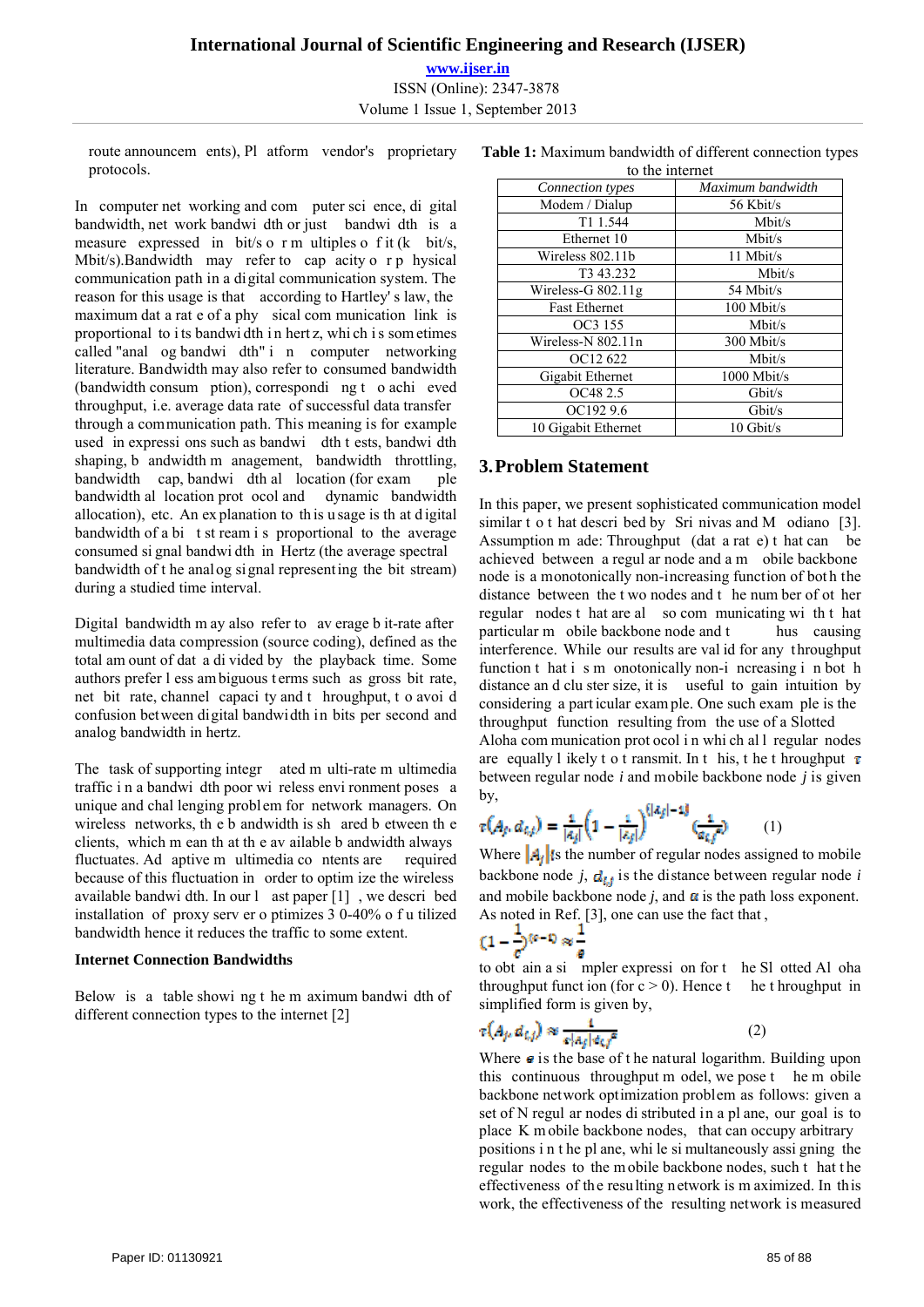### **International Journal of Scientific Engineering and Research (IJSER)**

**www.ijser.in** ISSN (Online): 2347-3878 Volume 1 Issue 1, September 2013

by t he num ber of regul ar nodes t hat achi eve throughput at least  $\tau_{\text{min}}$ , (al though ot her form ulations such as: whi ch maximizes the aggregate throughput achieved by all regular nodes) are possible. The particular choice of objective in this work is m otivated b y ap plications such as cont rol over a network, in which a m inimum throughput level is required, or sensing applications in which sensor measurements are of a known size. Thus, our objective is to maximize the number of regular nodes that achieve throughput at least  $\tau_{\text{min}}$ .

### **4.Additional Assumptions**

Because each "cluster" com posed of a m obile backbone node and i ts assi gned regular nodes operat es at a di fferent frequency than other clusters, each regular node can be assigned to a single mobile backbone node, and it is assumed that regular nodes assi gned t o one m obile backbone node encounter no i nterference from regul ar nodes assi gned t o other m obile backbone nodes. W e al so assum e that mobile nodes need not be connect ed t o one another. This assumption models the case in which mobile backbone nodes serve to provide a satellite upli nk for regular nodes; this is the case, fo r in stance, in hastily-formed networks that operate in disaster areas [4]. This assumption is also valid for the case in which the mobile backbone nodes are known t o be powerful enough to com municate effect ively over t he entire probl em dom ain. For cases i n which the problem domain i s so l arge t hat mobile backbone nodes have difficulty com municating with each other, it would be necessary t o devel op al gorithms t o ensure connectivity between t he m obile backbone nodes. W e consi dered "onetime" network design m odel m eans, once t he m obile backbone nodes have been placed at their optimal positions, no improvement can be obt ained by m oving furt her and i s also suitable for cases i n which mobile backbone nodes are deployable, but cannot move once they have been depl oyed. We assume that the positions of regul ar nodes are known with complete accuracy, e.g., because the regular nodes are equipped with GPS. The probl em of deal ing wi th error i n regular node position estimates is a topic of future research.

# **5.MILP Approach**

Although the problem considered in this paper i s similar to that encount ered i n cel lular net work opt imization, t he approaches t aken herei n di ffer from t hose i n t he cellular literature. Some approaches to cellular network optimization take base station placem ent to be given, then optimize over user assi gnment and t ransmission power t o m inimize t otal overall interference [5] -[8]. In contrast, we seek to optimize the network si multaneously over m obile backbone node placement and regular node a ssignment, without assum ing variable tran smission p ower cap ability o n th e p art of the regular nodes and without lim iting the placem ent of the mobile backbone nodes.



**Figure 1:** Typical mobile backbone network with mobile backbone and regular nodes.

A typical exam ple which we cons idered in our work of an optimal solution to the sim ultaneous placement and assignment problem is shown in figure 1. Regular nodes are denoted by  $\blacksquare$  and the mobile backbone nodes by  $\blacksquare$ . Regular nodes have been assi gned to mobile backbone nodes such that t he num ber of regul ar nodes t hat achieve throughput  $\tau_{min}$  is maximized. In this example, clusters of regular nodes and mobile backbone nodes are of relatively small size, and the regular nodes are distri buted intelligently am ong the mobile backbone nodes, wi th fewer regul ar nodes bei ng allocated to mobile backbone nodes with larger cluster radii. In this exam ple, all regular nodes have been successfully assigned t o m obile backbone nodes. Mobile backbone network optimization problem stated as:

 $\mathbb{R}_i$  - Locations of the regular nodes  $i = 1...N$  (regular nodes are stationary),  $\tau_{\min}$  - desired minimum throughput level,  $\tau$ throughput funct ion and  $\mathbf{M}_i$ -the selected locations of the mobile backbone nodes  $i = 1...K$  (t he decision variables) and A - the assignment of regular nodes to mobile backbone nodes, this optimization problem can be stated as:

ŀ Subject to  $M_i \in \mathbb{R}^2$  for I = 1,2,.......K  $A \in \mathbb{A}$ 

Where A is the set of valid assignments,  $\mathbf{F}_{\tau}(\mathbb{R}, \mathbb{M}, \mathbb{A}, \tau_{\text{min}})$  is number of regul ar nodes that achieve throughput level  $\tau_{min}$ . Each mobile backbone node can be placed at the 1-center of its assi gned regul ar nodes i n an opt imal sol ution while calculating throughput functions that are monotonically nonincreasing in distance. The 1- center lo cation for a set o f regular nodes i s t he l ocation t hat m inimizes t he m aximum distance from the m obile backbone node t o any of the regular nodes i n the set. Consider a feasi ble solution to the mobile backbone net work opt imization probl em, i .e., a solution in which K m obile backbone nodes are placed anywhere in the plane, (each regular node is assigned to at most one m obile backbone node ) and each assigned regular node achieves throughput at least  $\tau_{min}$ . Let A<sub>k</sub> denote the set of regular nodes assi gned t o m obile backbone node k, for  $k=1,2...k$ , and l et r k denote the distance from m obile backbone node k to the most distant regular node in  $A_k$ . By our assum ption t hat t he sol ution i s feasi ble, we know that  $\tau(A_k | n_k) \geq \tau_{\min}$ . Now, modify the solution such that mobile backbone node k is placed at the 1-center of the set  $A_k$ , leaving the assignm ent  $A_k$  unchanged. B y definition of the 1-center, the distance from every regular node in  $A_k$  to mobile backbone node k i s no m ore than  $r_k$ . In particular, if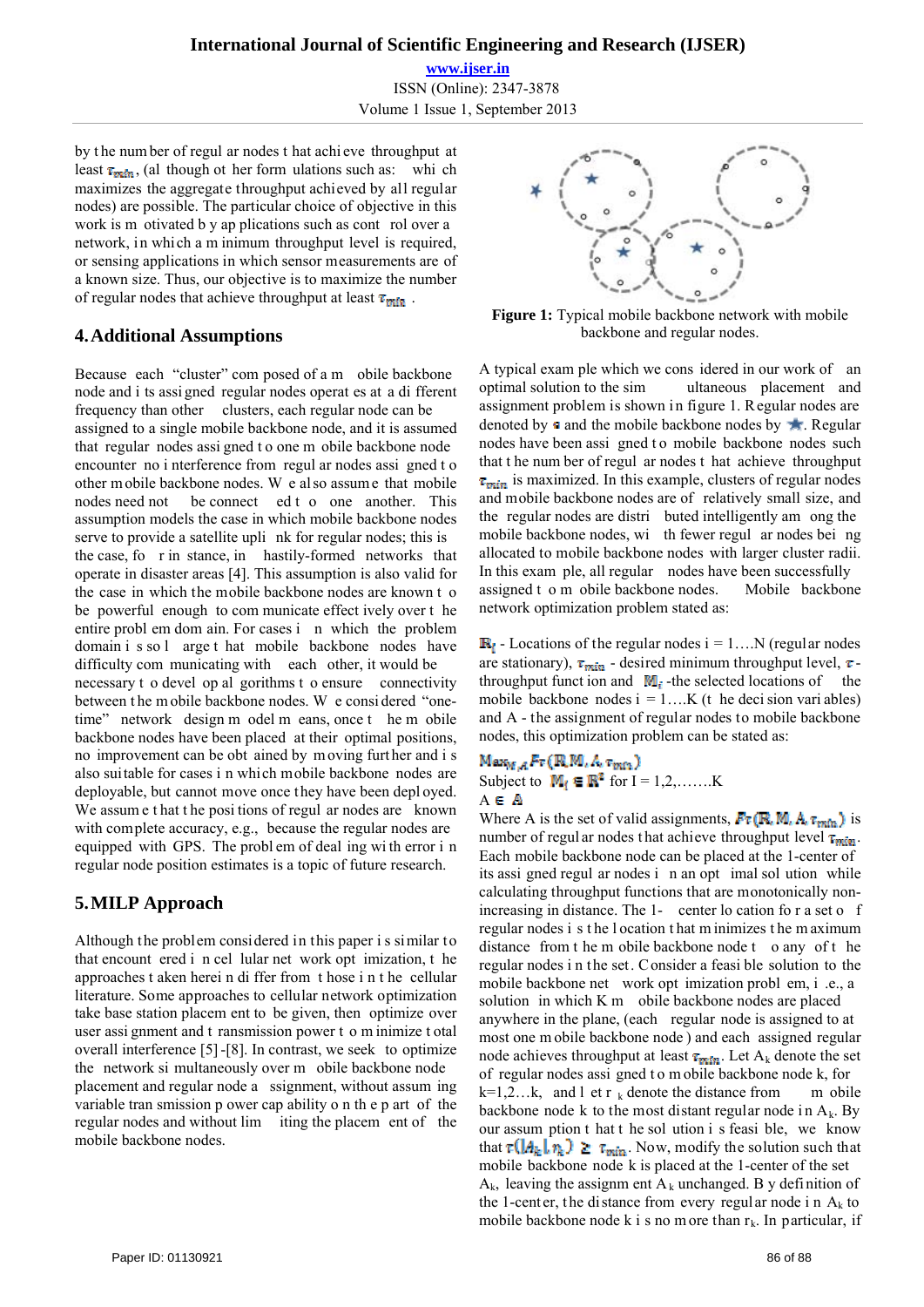### **International Journal of Scientific Engineering and Research (IJSER)**

**www.ijser.in**

ISSN (Online): 2347-3878

Volume 1 Issue 1, September 2013

the di stance from t he m obile backbone node t o t he most distant regul ar node i n A<sub>k</sub> is now denot ed by  $\eta_k^{\prime}$ , we know that,

### $\tau(|A_k|, \eta_k) \geq \tau(|A_k|, \eta_k) \geq \tau_{min}$

since  $\tau$  is a non-i ncreasing funct ion of di stance. Thus, the modified sol ution i n whi ch t he m obile backbone node is placed at the 1-center of its assigned regular nodes is feasible and h as th e sam e o bjective v alue as th e o riginal solution. Repeating the argument for t he remaining mobile backbone nodes 1,2, … k, we can see t hat restricting the feasible set of mobile backbone node l ocations t o t he set of 1-center locations of all subsets of regular nodes does not reduce the maximum objective value that can be obtained. The network design probl em t hat produces an optimal solution to the mobile backbone net work opt imization probl em i s constructed as follows. A source node, s, i s connect ed t o each node in the set of nodes  $N = \{1, 2, \ldots N\}$  (see Fig. 2). N represents the set of regular nodes. The arcs connecting s to *i*  $\in$  N are of uni t capaci ty. Each node  $i \in$  N is in tu rn connected to a subset of t he nodes i n  $M = \{N+1, N+2, \ldots\}$ N+M}, where M is  $O(N^3)$ . M represents the set of possible mobile backbone node l ocations, i.e., the 1-center locations of the subsets of regul ar nodes. Node  $i \in N$  is connected to node  $N+j \in M$  if, and only if, regular node *i* is within the 1center radius of location *j*. The arc connecting *i* to  $N + j$  is of unit capacity.



**Figure 2:** The joint placement and assignment problem for mobile backbone network design problem

Finally, each node in M is conn ected to the sink, t. The capacity of the arc connecting node  $N + i \in M$  to the sink is the product of a bi nary vari able  $v_i$ , wh ich rep resents the decision of whether to place a m obile backbone node at location  $i$ , and a constant  $c_i$ , which is the maximum number of regular nodes that can be assi gned to a m obile backbone node at location i at the desired throughput level  $\tau_{min}$ . The quantity  $c_i$  can be efficiently com puted in one of two ways. For an easi ly-inverted t hroughput funct ion such as the approximate Slotted Aloha funct ion descri bed by Eq. (2), one can si mply t ake t he i nverse of t he expressi on wi th respect to cluster size, evaluate the inverse at the desired minimum t hroughput l evel  $\tau_{\text{min}}$ , and t ake the fl oor of the result to o btain an in teger v alue for c<sub>i</sub>. For t he t hroughput function given by Eq. (2), we have

 $\hspace{1.6cm} ; \hspace{1.6cm} (3)$ 

where  $r_i$  is the  $e_1$ -center rad ius associated with 1-center location *i*. If the t hroughput funct ion cannot easi ly be inverted with respect to cluster size, as is the case with the exact Sl otted Al oha t hroughput funct ion gi ven i n Eq. (1), one can perform a search for the largest cluster size c  $_i \le N$ such that  $\tau(\tau_0, \eta) \geq \tau_{min}$ . If K m obile backbone nodes are available t o provi de com munication support for N regular nodes at gi ven l ocations, and a t hroughput l evel  $\tau_{min}$  is specified, the goal of t he net work desi gn probl em i s t o select K arcs incident to the sink and a feasi ble flow x such that t he net fl ow t hrough t he graph is maximized. The network design problem can be sol ved vi a t he fol lowing mixed-integer linear program (MILP), which we denote as,  $max_{x,y} \sum_{i=1}^{n} x_{si}$  (4a) Subject to  $\sum_{i=1}^{n} x_i = k$  (4b) The objective of t he Network Design MILP is to maximize

the flow x through the graph (Eq. (4a)). The constraints state that K arcs (m obile backbone node l ocations (4b)) m ust be selected [9].

The geom etry of t he m obile backbone net work problem is described by the arcs connect ing node set s N and M, while both t he t hroughput funct ion and t he desi red minimum throughput level are captured in the capacities of the arcs connecting nodes in M to the si nk, t. Any feasible placement of mobile backbone nodes and assi gnment of regul ar nodes is associated with a feasib le solution to the network design problem with the same objective value; likewise, any integer feasible solution t o t he net work desi gn probl em y ields a feasible placement and assignm ent in the m obile backbone network optimization problem, such t hat t he num ber of regular nodes assi gned i s equal t o t he vol ume of flow through the network designed graph.

### **6.Results**



Figure 3: Delay V/s Throughput and Time efficiency

### **7.Conclusion**

Based on si mulation resul ts, we concl ude t hat the MILP based approach provi des a considerable computational